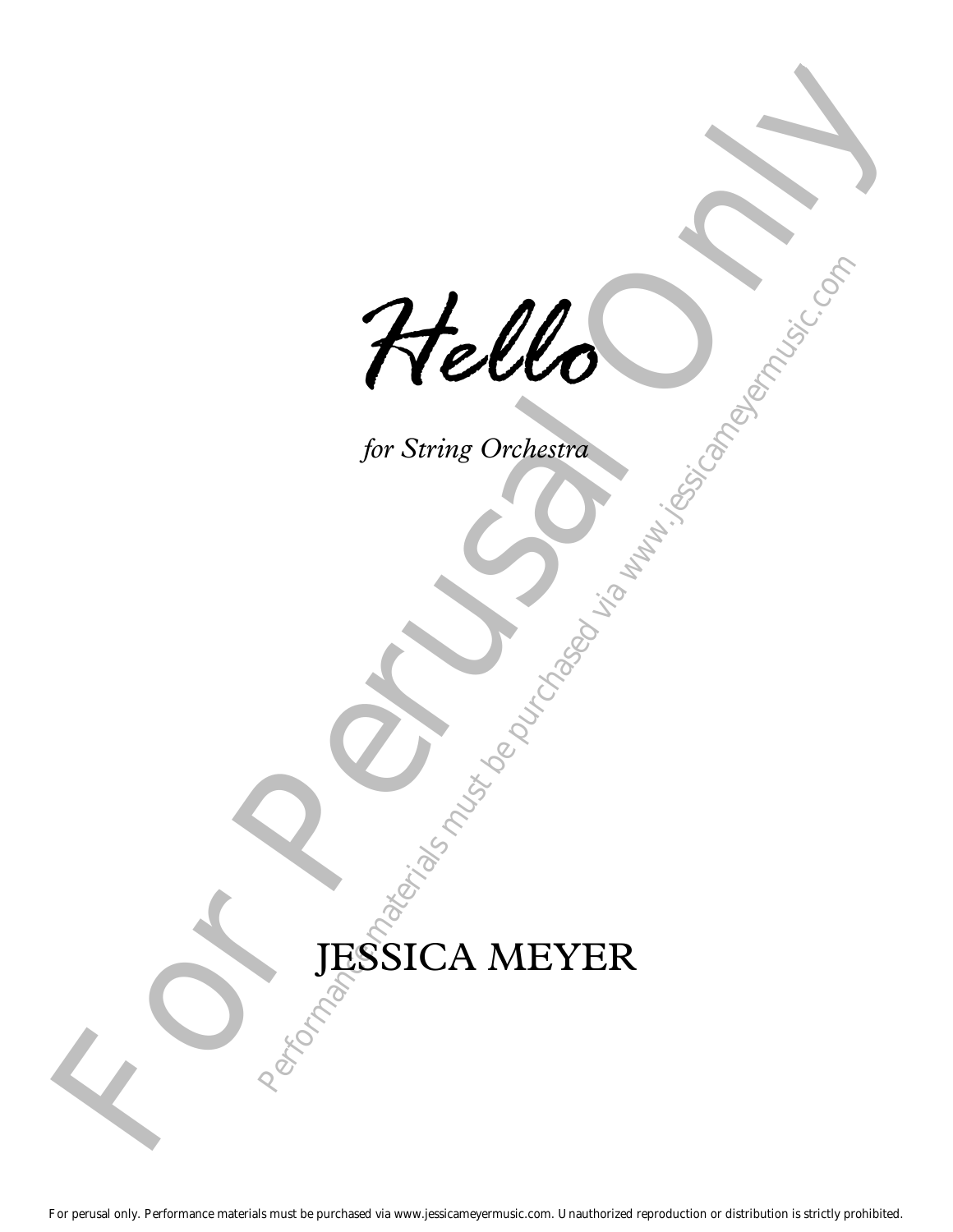*Hello*

## *for String Orchestra*

**5'**

## **PROGRAM NOTE**

**hestra**<br>
Performance materials must be purchased via which you have when you are spending time with a<br>
thy said, but the connection is clearly felt.<br>
We said, but the connection is clearly felt.<br>
tury response to that be **For String Orchestra**<br>
5'<br>
For String Orchestra<br>
5'<br>
PROGRAM NOTE <br>
This place is about the warm and fugry feeding on the wave who were proposed in the value of the state of the strain of the strain of the strain of the This piece is about that warm and fuzzy feeling you have when you are spending time with a person and they shift from just being someone you know to something more meaningful. Nothing is particularly said, but the connection is clearly felt.

As a child I loved playing Pachelbel's Canon both in orchestra and in Viola Quartet, and this piece is my 21st Century response to that beloved classic.

*For students, specific performance skills addressed here are:*

- performing in a key with more sharps
- polyrhythms between different sections (3 against 2)
- use of expressive glissandi as a phrasing device
- discovering the softer colors students can achieve on stringed instruments by using different parts of the bow
- students being able to perform their own part well while others play lots of different rhythms around them

"Hello" is dedicated to my childhood orchestra directors in Bay Shore, NY Carole Lutz-Bischof and Reynard Burns for without them, I would not be the musician I am today.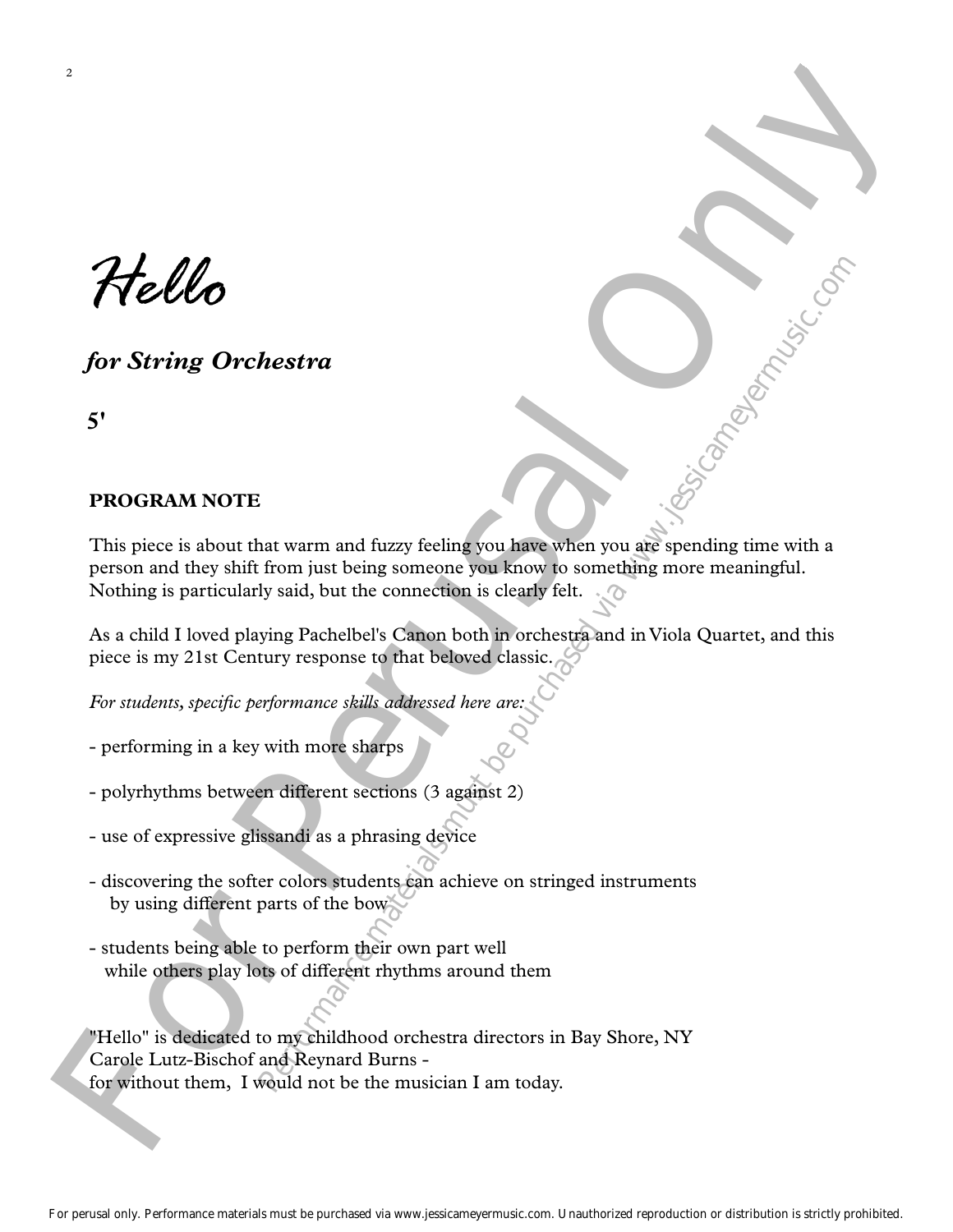*Hello*

*Dedicated to my childhood orchestra directors Carole Lutz-Bischof and Reynard Burns*



For perusal only. Performance materials must be purchased via www.jessicameyermusic.com. Unauthorized reproduction or distribution is strictly prohibited.

3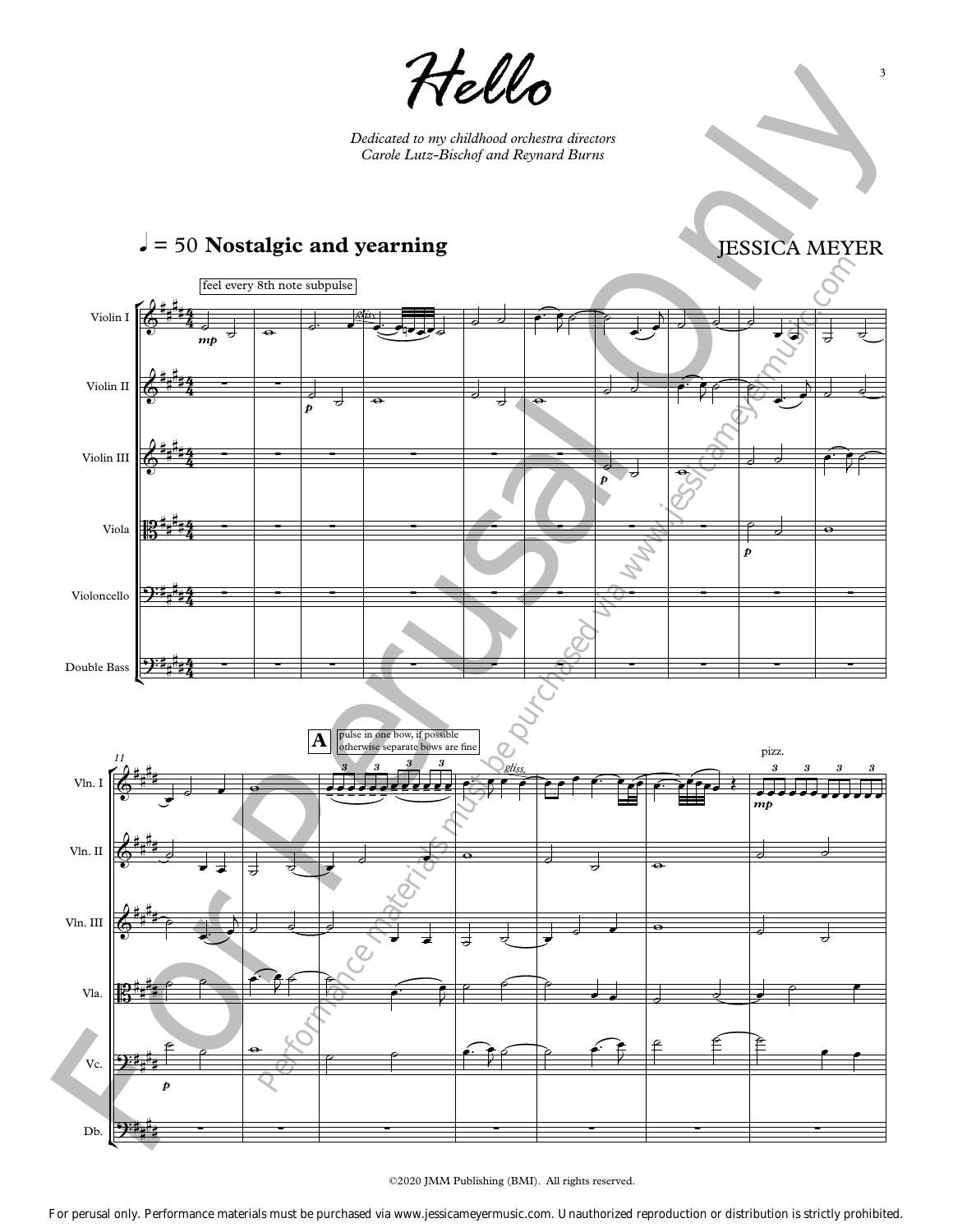

For perusal only. Performance materials must be purchased via www.jessicameyermusic.com. Unauthorized reproduction or distribution is strictly prohibited.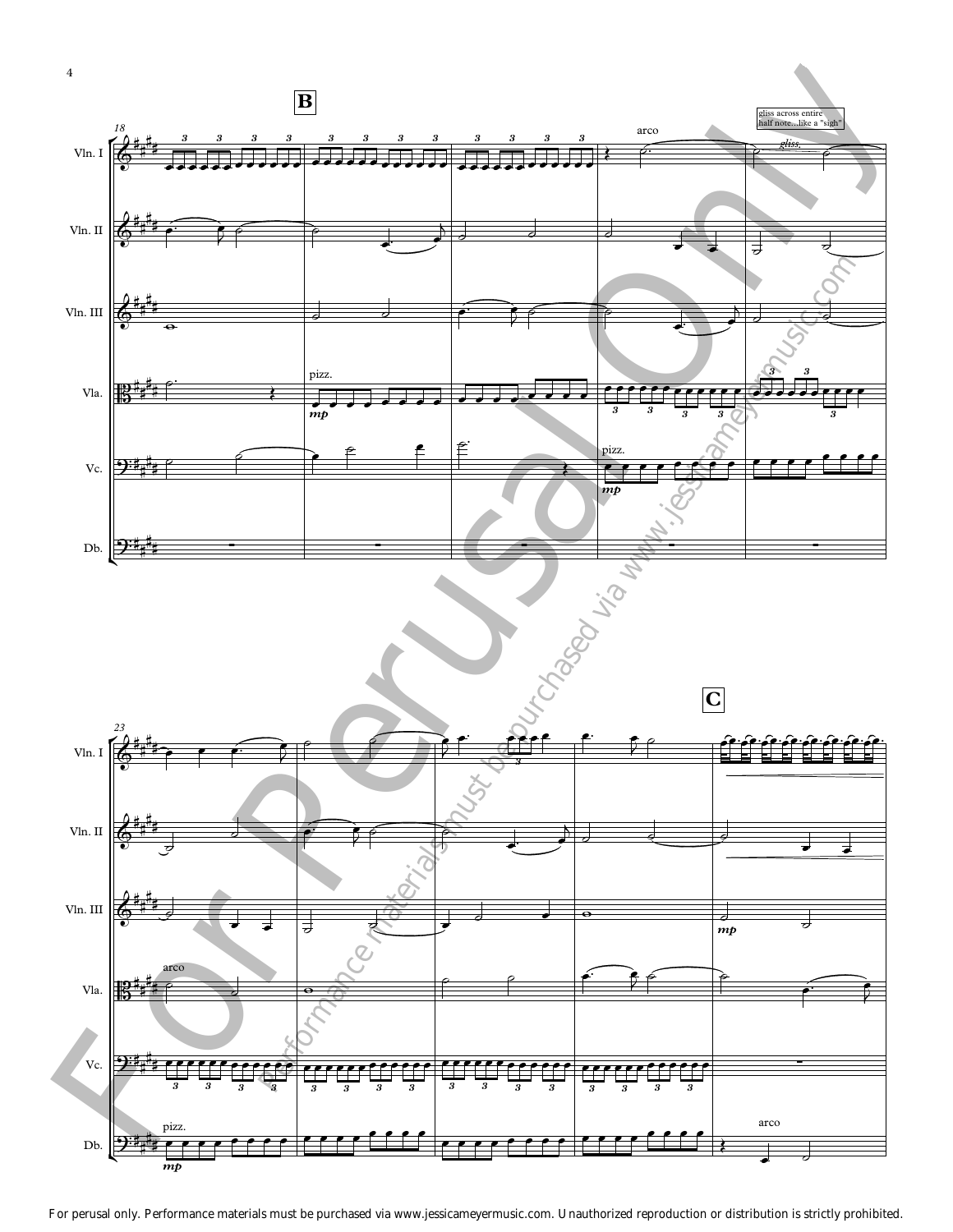

For perusal only. Performance materials must be purchased via www.jessicameyermusic.com. Unauthorized reproduction or distribution is strictly prohibited.

5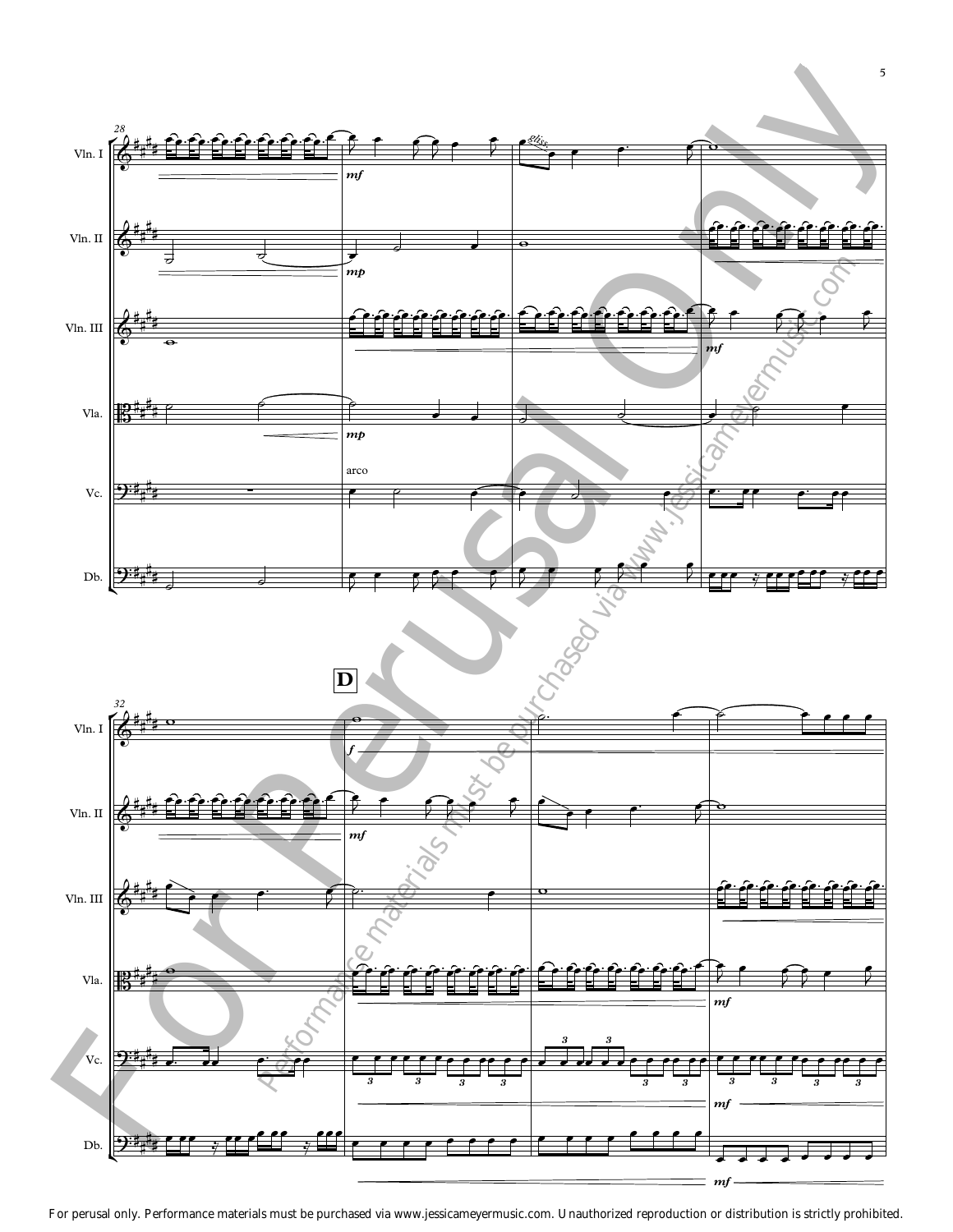

For perusal only. Performance materials must be purchased via www.jessicameyermusic.com. Unauthorized reproduction or distribution is strictly prohibited.